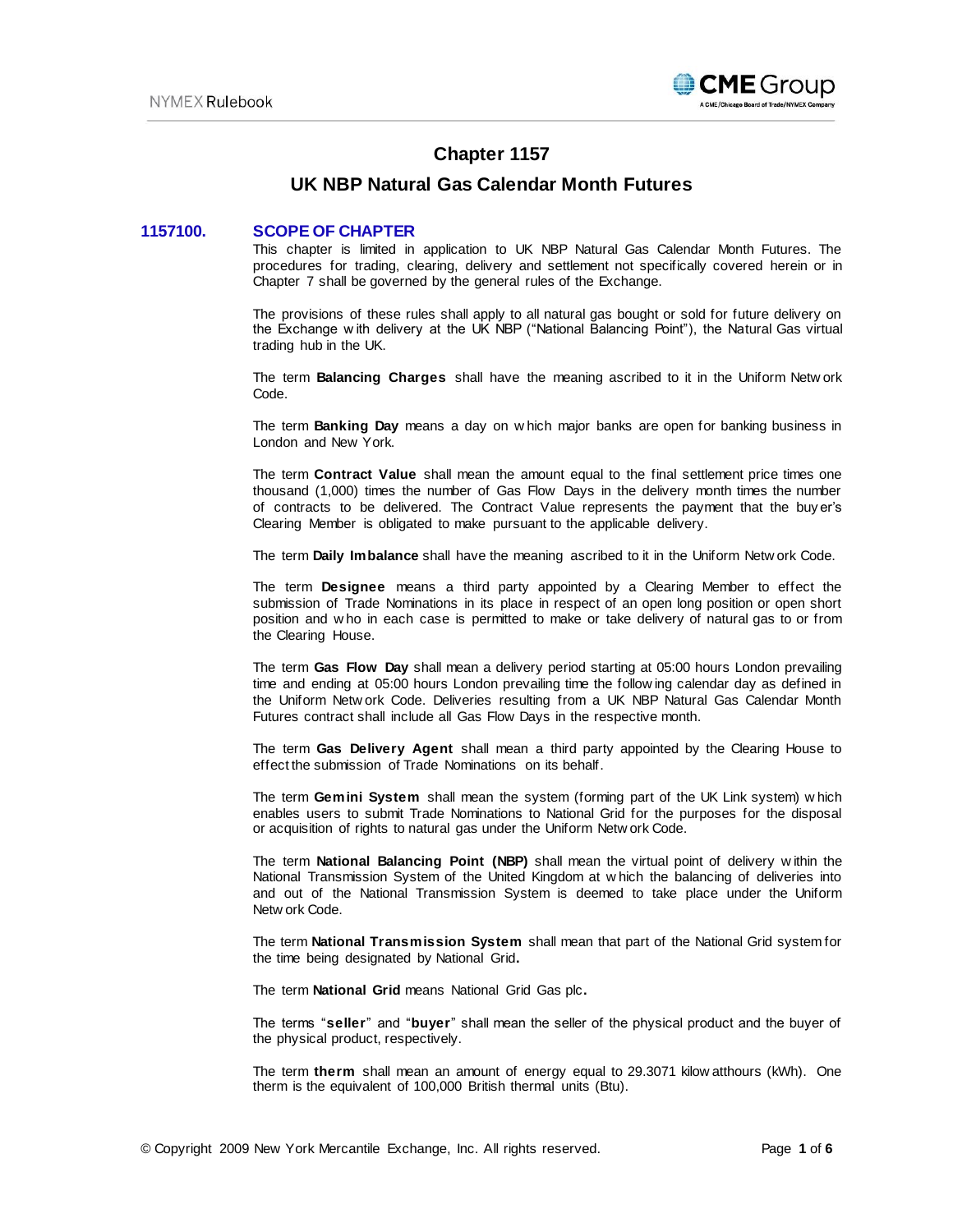

**Trade Nomination** means a trade nomination w ithin the meaning of the Uniform Netw ork Code, w hich shall include **Acquiring Trade Nominations**, being a trade nomination that is made by a person or, if applicable, its Designee **or agent** to acquire rights to natural gas at the National Balancing Point and submitted in the manner required by the Uniform Netw ork Code and **Disposing Trade Nominations**, being a trade nomination that is made by a person or, if applicable, its Designee **or agent** to dispose of rights to natural gas at the National Balancing Point and submitted in the manner required by the Uniform Netw ork Code.

The term **Uniform Network Code** shall mean the legal and contractual framew ork to supply and transport natural gas, managed by the Joint Office of Gas Transporters, w hich governs the transportation of natural gas w ithin the UK from time to time.

## **1157101. CONTRACT SPECIFICATIONS**

The contract grade for delivery on futures contracts shall be "natural gas" as defined in the Uniform Netw ork Code as any hydrocarbons or mixture of hydrocarbons and other gases consisting primarily of methane w hich at a temperature of 15 °C and an absolute pressure of 1.01325 bar are or is predominantly in the gaseous state. Deliveries under the contract shall effected by transferring rights to natural gas in the National Transmission System through the process of making Trade Nominations. Deliveries shall be made in kWh. Trade Nominations shall be submitted for each Gas Flow Day that commences in the contract month in accordance w ith the requirements of the Uniform Netw ork Code.

## **1157102. TRADING SPECIFICATIONS**

The number of contract months open for trading at any given time shall be determined by the Exchange.

## **1157102.A. Trading Schedule**

The hours of trading shall be determined by the Exchange.

#### **1157102.B. Trading Unit**

The contract quantity shall be measured in therms. The contract quantity shall be 1,000 therms per day for each Gas Flow Day in the contract month. Each contract shall be valued as the contract quantity multiplied by the settlement price.

## **1157102.C. Price Increments**

Prices shall be quoted in British pence (GBp) per therm. The minimum price fluctuation shall be GBp 0.005 per therm on CME Globex and on CME ClearPort. There shall be no maximum price fluctuation.

Prices shall be exclusive of any taxes or duties that may be applied to a transaction.

#### **1157102.D. Position Limits, Exemptions, Position Accountability and Reportable Levels**

The applicable position limits and/or accountability levels, in addition to the reportable levels, are set forth in the Position Limit, Position Accountability and Reportable Level Table in the Interpretations & Special Notices Section of Chapter 5.

A Person seeking an exemption from position limits for bona fide commercial purposes shall apply to the Market Regulation Department on forms provided by the Exchange, and the Market Regulation Department may grant qualified exemptions in its sole discretion.

Refer to Rule 559 for requirements concerning the aggregation of positions and allow able exemptions from the specified position limits.

## **1157102.E. Termination of Trading**

In respect of a contract month, trading shall cease on the second London business day immediately preceding the first calendar day of the contract month, unless such day is not also a NYMEX business day, in w hich case trading shall cease on the first preceding NYMEX business day that is also a London business day. On the last trading day, trading shall terminate at 17:00 hours London prevailing time. Any contracts remaining open after the last day of trading must be either: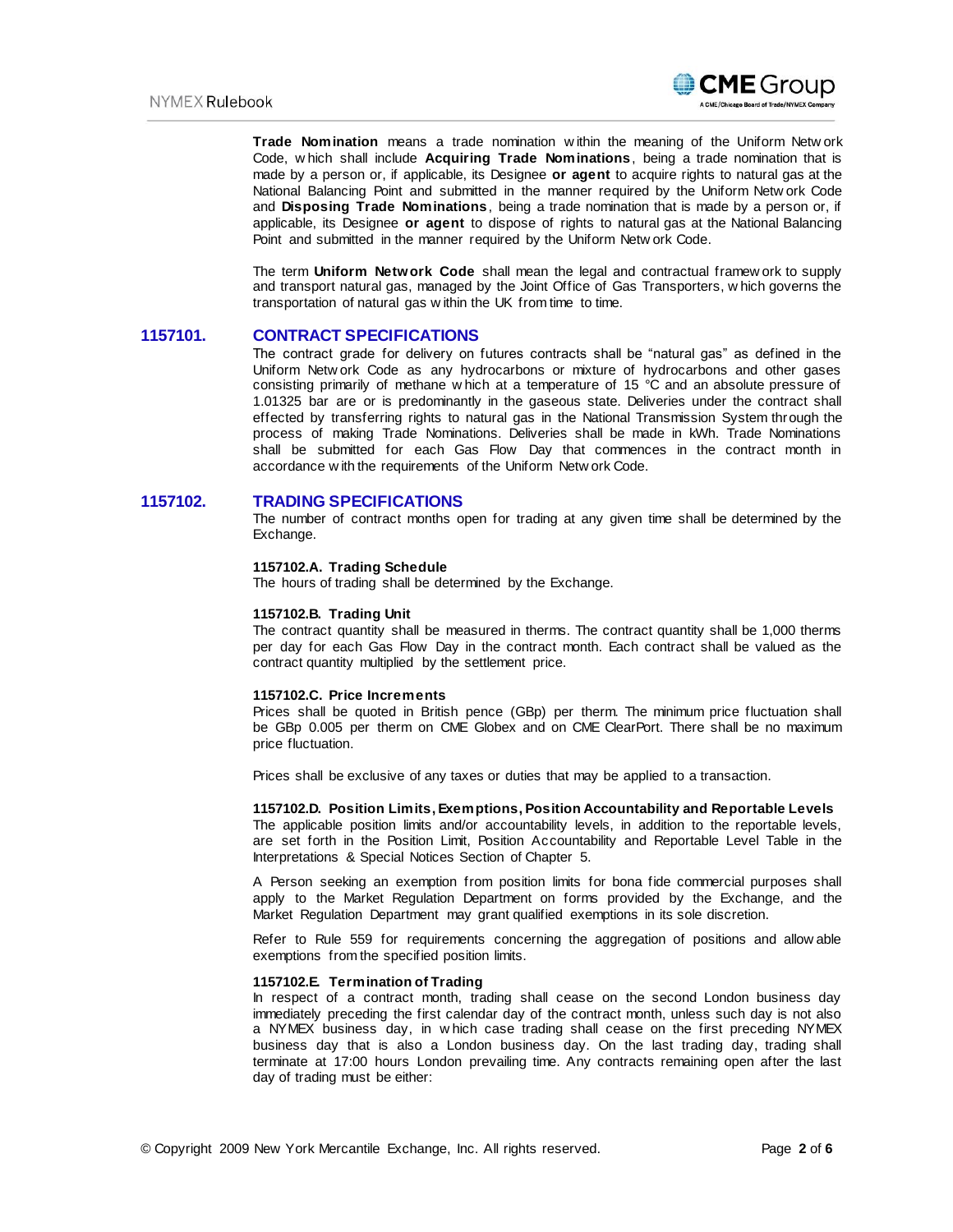

- (a) settled by delivery w hich shall take place on each calendar day in the contract month per the delivery process described below ; or
- (b) Liquidated by means of a bona fide Exchange for Related Position ("EFRP") pursuant to Rule 538. An EFRP is permitted in an expired futures contract until 20:00 hours London prevailing time on the last day of trading of the expiring futures contract. An EFRP w hich establishes a futures position for either the buyer or the seller in an expired futures contract shall not be permitted follow ing the termination of trading of an expired futures contract.

# **1157103. DELIVERY**

#### **1157103.A. Delivery principles**

Delivery is effected by transferring rights to natural gas in the UK National Transmission System through the process of making Trade Nominations through the UK Link system via the Gemini System, as set out in the Uniform Netw ork Code, betw een the accounts of Clearing Members (or their appointed Designee) and the Clearing House.

#### **1157104.B. Delivery requirements**

The Clearing Member shall be responsible for fulfilling the delivery requirements of every contract that it has entered into. If it is so able, a Clearing Member may directly make the required Trade Nominations to fulfil delivery requirements. Where a Clearing Member chooses not to make Trade Nominations itself, it must appoint a third party to act as Designee in its place. The Clearing Member must notify the Clearing House of the appointment of each relevant Designee through submission of a completed Designee Notification Form (signed by an authorised signatory of each of the Clearing Member and the Designee) to the Clearing House. A Clearing Member may appoint a different Designee in respect of any account or customer account, provided that only a single Designee may be appointed to effect the submission of Trade Nominations in respect of any single account.

The Clearing Member must ensure that:

- 1. It notifies the Clearing House of third parties acting as Designee relating to any account by submission to the Clearing House of a completed Designee Notification Form by no later than 17:30 hours London prevailing time three NYMEX business days prior to the first Gas Flow Day of the contract month; and
- 2. The Designee acknow ledges its appointment no later than 17:30 hours London prevailing time three NYMEX business days prior to the first Gas Flow Day of the contract month in w riting by email to the Clearing House.

The Clearing Member is responsible for the accuracy of information provided in any Designee Notification Form and for ensuring that the person signing the Designee Notification Form on behalf of the Clearing Member and the Designee is authorised to do so.

Each Clearing Member must ensure that it, or any Designee that it may appoint, has the right to make Trade Nominations under the Uniform Netw ork Code and has access to the UK Link system. Each Clearing Member must ensure that it, or w here one has been appointed, its Designee, w ill at all times comply w ith the terms of any applicable licence or registration it holds, the Uniform Netw ork Code, and any other applicable law . Each Clearing Member, or any Designee appointed by the Clearing Member, must obtain and adequately maintain at all times such systems and technology as may be necessary in order to comply w ith such requirements.

All payments relating to the UK NBP Natural Gas Calendar Month Futures contract shall be made betw een the Clearing House and the Clearing Member.

Unless a third party is appointed by a Clearing Member to act as Designee, the Clearing House w ill deliver natural gas under any contract to, and w ill receive the delivery of natural gas from, the Clearing Member. The Clearing House may accept delivery from, and make delivery to, third parties acting in the capacity of Designee notified by the Clearing Member to the Clearing House in accordance w ith this Rule.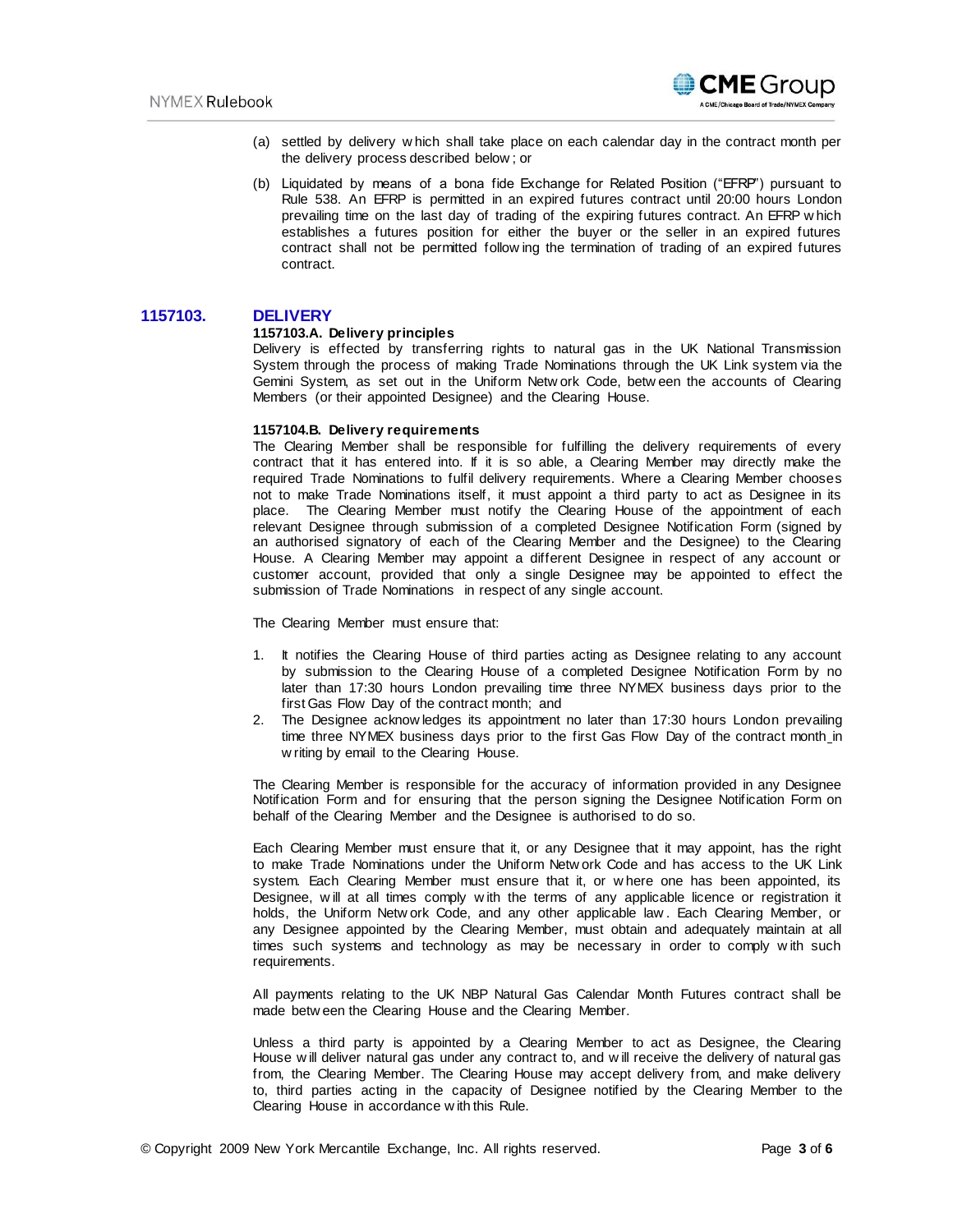

For the avoidance of doubt, the Clearing Member shall at all times remain responsible for the satisfactory performance of the contract including completion of its delivery, payment and other obligations under the rules of the Exchange and also for the delivery obligations of any Designee appointed by the Clearing Member.

# **1157104. DELIVERY PROCEDURES**

#### **1157104.A. Delivery Process**

Delivery of natural gas shall occur on each Gas Flow Day that commences in the contract month.

Delivery under these contracts is effected by the transfer of rights to natural gas through the process of making Trade Nominations such that the seller of natural gas (or its Designee) makes a Disposing Trade Nomination that corresponds to an Acquiring Trade Nomination made by the Clearing House, and the buyer of natural gas (or its Designee) makes an Acquiring Trade Nomination that corresponds to a Disposing Trade Nomination made by the Clearing House. Trade Nominations must be made through the UK Link system via the Gemini System. The Clearing House may appoint a Gas Delivery Agent to facilitate its processing of delivery instructions and Trade Nominations.

# **1157104.B. Notices of Intention to Deliver and Notices of Intention to Accept Delivery**

- 1. Exchange Clearing Members having open short positions shall provide the Clearing House w ith a Notice of Intention to Deliver including the follow ing information: Clearing Member firm, trading member firm, origin (customer/house), quantity, shipper code and any other information required by the Clearing House. Notices of Intention to Deliver must be submitted to the Clearing House no later than 20:30 hours London prevailing time on the last trading day of a contract month.
- 2. Exchange Clearing Members having open long positions shall provide the Clearing House w ith a Notice of Intention to Accept Delivery including the follow ing information: Clearing Member firm, trading member firm, origin (customer/house), quantity, shipper code and any other information required by the Clearing House. Notices of Intention to Accept Delivery must be submitted to the Clearing House no later than 20:30 London prevailing time on the last trading day of a contract month.

### **1157104.C. Final Settlement Price**

The final settlement price on the last trading day shall be the basis for delivery.

## **1157105. TIMING OF DELIVERY**

Trade Nominations shall be submitted for each Gas Flow Day in the contract month. The detailed delivery timings set out below are subject to any amendment to the operational arrangements of National Grid.

- 1. The Clearing House w ill calculate the net gas delivery requirements for each account for every Gas Flow Day of the contract month on the NYMEX business day prior to the Gas Flow Day. The Clearing House shall provide a report to each Clearing Member detailing final gas delivery obligations for each of the relevant accounts of that Clearing Member by 18:30 hours London prevailing time one NYMEX business day prior to the Gas Flow Day. This report shall describe net flow s of natural gas relating to the UK NBP Natural Gas Calendar Month Futures contracts of the Clearing Member for each relevant account for the Gas Flow Day. Gas deliveries shall be expressed in w hole kWh. The Clearing House may adjust the delivery obligation of an account in order to express the delivery obligation in w hole kWh, and to ensure a balanced delivery for the Gas Flow Day. Clearing Members should report any discrepancies in this report to the Clearing House as soon as possible and in any event w ithin one hour of the provision of the report by the Clearing House to the Clearing Member.
- 2. The Clearing House, or the Gas Delivery Agent if such an agent has been appointed, shall submit delivery instructions to the UK Link system via the Gemini System by 20:00 hours London prevailing time on the calendar day prior to each Gas Flow Day, reflecting the delivery requirements.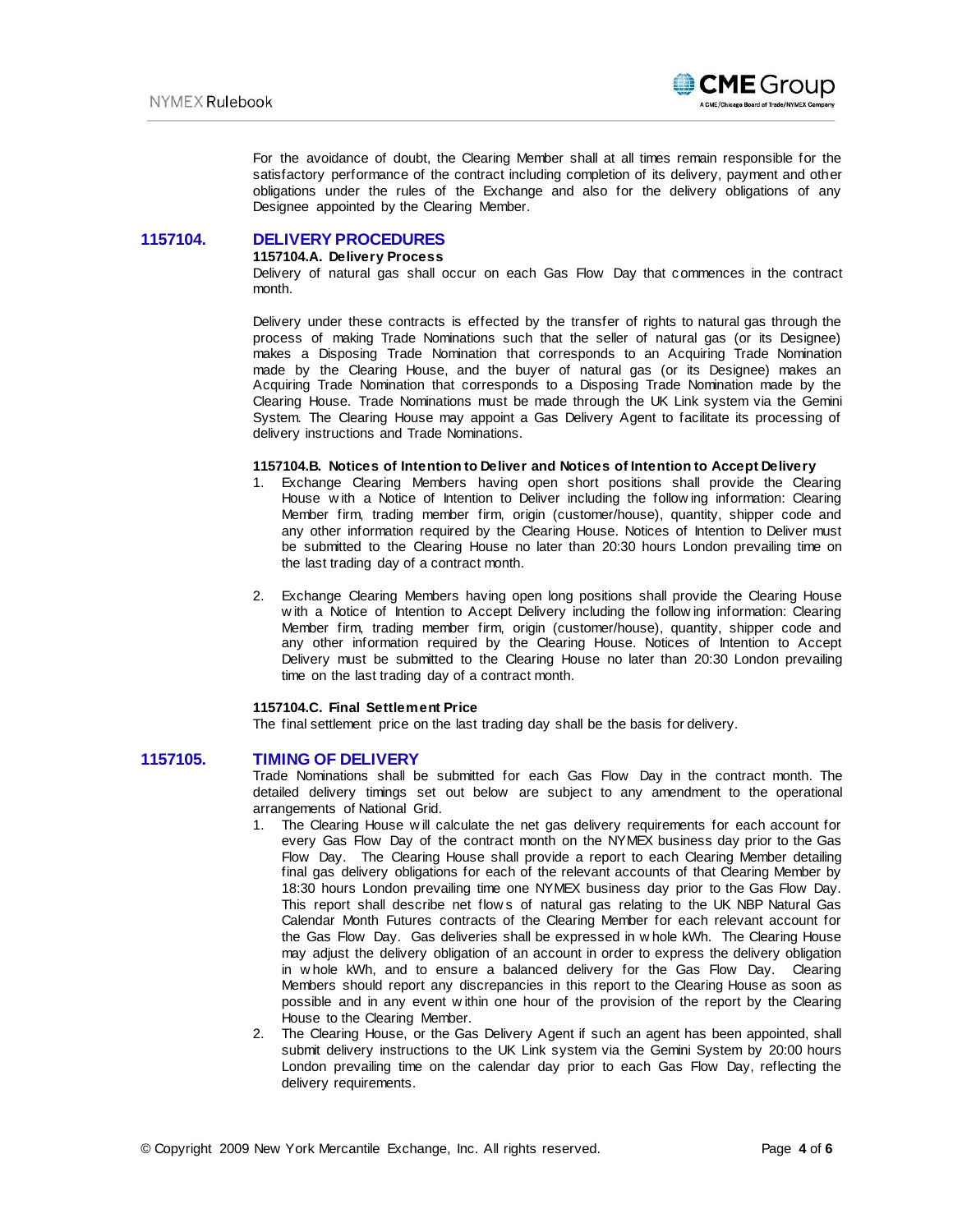

3. The Clearing Member, or its Designee if applicable, must submit Trade Nominations for a Gas Flow Day to the UK Link system via the Gemini System by 20:00 hours London prevailing time on the calendar day prior to each Gas Flow Day.

# **1157106. DELIVERY MARGIN AND PAYMENTS**

#### **1157106. A. Definitions**

For the purposes of this Rule, "Payment Date" shall mean the second Banking Day follow ing the start of a Gas Flow Day, unless such day is not also a NYMEX business day, in w hich case the Payment Date shall be next follow ing NYMEX business day that is also a Banking Day.

## 1157106. B. Margin

On the first NYMEX business day follow ing the last day of trading, the Clearing Member shall obtain from any buyer margin equal to the full value of the product to be delivered for such Gas Flow Days as directed by the Clearing House, and the Clearing Member shall obtain from any seller margin in an amount fixed, from time to time, by the Clearing House. The buyer's Clearing Member and the seller's Clearing Member shall deposit w ith the Clearing House margins in such amounts and in such form as required by the Exchange. Such margins s hall be returned on the second Banking Day follow ing notification to the Exchange that delivery and payment have been completed for the Gas Flow Day.

## **1157106.C. Payment**

On the Payment Date relating to each Gas Flow Day, the payment made on the required Payment Date shall be based on the Contract Value for that Gas Flow Day. The Contract Value shall be rounded to the nearest GBP 0.01, or in the case of an exact uneven multiple of GBP 0.005, to the nearest higher GBP 0.01.

Delivery payment w ill be made during the 07:45 hours Eastern Time collection cycle, or such other time as designated by the Clearing House. Thus, the cost of delivery w ill be debited or credited to the Clearing Member's settlement account. Long Clearing Members obligated to accept delivery must take delivery and w ill make delivery payment and short Clearing Members obligated to make delivery w ill receive delivery payment during the 07:45 hours Eastern Time settlement process, or at such other time designated by the Clearing House, on the Payment Date**.** Adjustments for differences betw een contract prices and delivery prices established by the Clearing House shall be made w ith the Clearing House in accordance w ith Exchange Rules, policies and procedures.

# **1157107. VALIDITY OF DOCUMENTS**

The Exchange makes no representation respecting the authenticity, validity, or accuracy of any Notice of Intention to Deliver, Notice of Intention to Accept Delivery, check or any document or instrument delivered pursuant to these Rules.

# **1157108. IMBALANCE CHARGES**

Without prejudice to Chapter 7 of the rules of the Exchange, w here a buyer or seller fails to submit a valid Trade Nomination for the Gas Flow Day, such that the Clearing House experiences a Daily Imbalance w ithin the National Transmission System, the Clearing Member shall make a compensation payment to the Clearing House for the full amount of any Balancing Charges imposed on the Clearing House by National Grid. The Clearing House may also require an additional compensation payment from a Clearing Member that fails to submit a valid Trade Nomination to cover any additional costs, express or implied, experienced by the Clearing House in the course of remedying the failed submission and failure to deliver.

# **1157109. VAT**

While contract prices shall be exclusive of any taxes or duties, should Value Added Tax (VAT) be payable on UK NBP Natural Gas Calendar Month Futures, the relevant buyer shall be responsible for ensuring that it accounts for such VAT to the relevant tax authority under the reverse charge procedure w here applicable.

Prior to entry into any UK NBP Natural Gas Calendar Month Futures Contract, Clearing Members must provide such information reasonably requested by the Clearing House for the purposes of determining the applicability of VAT or other taxes, including but not limited to